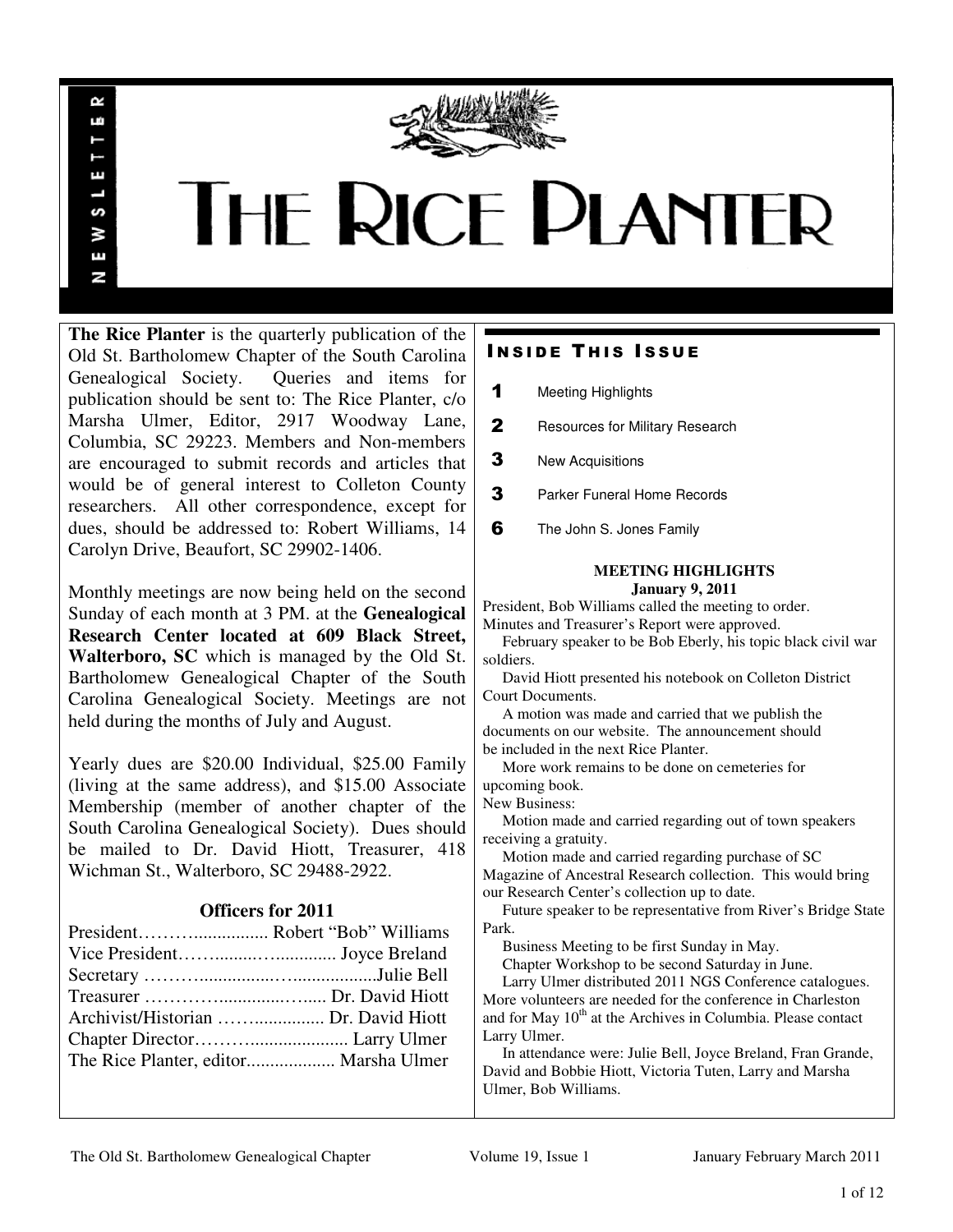### **MEETING HIGHLIGHTS February 13, 2011**

Meeting called to order by Pres. Bob Williams. Deferred reading of the minutes. Treasurer's Report read and approved.

Scheduled speaker Bob Eberly canceled due to family illness. Announced Speaker Jan Alpert, past president of the National

 Genealogical Society was to speak on "Using Military Reports to Solve Genealogical Problems". Jan delivered a very comprehensive explanation of the many types of information available on military service personnel, why and where they are kept and how to obtain them. She also provided personal examples of the way these records have unlocked information for her. After her presentation she talked about the NGS Conference scheduled for May 2011 in Charleston, SC. She donated to our Chapter a number of Beginner's Get Started Booklets and passed out conference schedules.

Bob Williams presented her with a book and gratuity.

In attendance were: Julie Bell, Jo Ann Boone, Catherine Branham, Joyce Breland, Carleton and Mary Ann Burtt, Graham and Fran Grande, Lenore Hickman, Myrtle Hilton, David and Bobbie Hiott, J. Edwin Hiott, Tracy Johnston, Norman Ketchie, Joy M. Lawson, Mary Ann Lilienthal, Nancy Moorer, Clarence Ryan, Libby Steadman, Larry and Marsha Ulmer, Bob Williams

### **MEETING HIGHLIGHTS March 13, 2011**

Meeting called to order by Pres. Bob Williams.

Treasurer's Report distributed.

Deferred reading of the minutes and Treasurer's Report.

Two Volunteers from each Chapter will be needed for the NGS Conference in May. See David Hiott to volunteer.

Norman Ketchie has volunteered on a regular basis for our Research Center which is open for Genealogical Research on Tuesdays and Saturdays. He suggested that any member on a social network should put OSBGS web page on their page to encourage more use of our facility.

Apr  $10^{th}$  Speaker to be Nicholas Maher of the Mayflower Society.

May Meeting to be a Business Meeting.

May 11 – May 14 NGS Conference in Charleston, SC David Hiott report membership for the year is now 115. Bob Williams introduced our speaker, John White, Ranger-Interpreter from the State Park Service, River's Bridge State Park. River's Bridge is a 390 acre historic site whose main focus is the battlefield and memorial grounds. The Memorial Grounds were created in 1876 with the re-interment of the confederate dead from five counties: Barnwell, Colleton, Hampton, Bamberg, and Allendale. In the future Ranger White hopes to give living history tours on Saturday mornings, build a small visitor's center, re-open the defunct museum on site, and do archeological digs to locate confederate hospital sites. The park has a hiking trail, picnic area and shelter and community building.

Those in attendance were: Julie Bell, JoAnn and John Boone, Catherine Branham, Fran and Graham Grande, Jeff Grigg, Bobbie and David Hiott, Bonnie and Norman Ketchie, Joy Lawson, Libby Steadman, Larry and Marsha Ulmer, John White, Robert Williams.

# **RESOURCES FOR MILITARY RESEARCH**

Jan Alpert, past President of the National Genealogical Society gave to those attending her lecture on "Using Military Reports to Solve Genealogy Problems" a list of Resources which would help Researchers in obtaining information on their Ancestors. We would like to pass this information on to you.

\*Books with an asterisk can be found in the South Carolina Room at the Charleston County Public Library, 68 Calhoun St, Charleston, SC.

#Books with a pound can be found at our Research Center in Walterboro, SC

### **Bibliography Military Research**

### **Revolutionary War**

Index to Revolutionary War Service Records, Virgil D. White, Transcriber, National Historical Publishing Company, Waynesboro, TN 1995.

\*Naval Documents of the American Revolution, William Bell Clark Editor, U. S. Navy Department, Washington, D.C. 1964.

\*Genealogical Abstracts of Revolutionary War Pension Files by Virgil D. White, National Historical Publishing Company, Waynesboro, TN 1990.

#Index to Revolutionary War Pension Applications in the National Archives, National Genealogical Society.

\*Revolutionary War Bounty Land Grants, Awarded by State Governments by Lloyd DeWitt Bockstruck, Genealogical Publishing Company, Baltimore, MD 1996.

\*Graves of Revolutionary Patriots by Patricia Law Hatcher, Pioneer Heritage Press, Dallas, TX 1987.

History of Regular Officers of the Continental Army by Francis B. Heitman, Genealogical Publishing Co., Baltimore, MD 1982.

Colonial Soldiers of the South, 1732-1774 by Murtie June Clark, Genealogical Publishing Co. Baltimore, MD 1983.

#Index to US Invalid Pension Service Records 1801-1815 by Murtie June Clark.

#Records of the Regiments of South Carolina in the Revolutiony War by Alexander S. Salley.

Battles, Skirmishers and Actions of the American Revolution in South Carolina.

# **War of 1812**

\*Index of War of 1812 Pension Files by Virgil D. White, National Historical Publishing Company, Waynesboro, TN 1992.

Index of Awards on Claims of the Soldiers of the War of 1812 by New York Adjutant General's Office, Genealogical Publishing Company, Baltimore, MD 1969.

### **Mexican War**

```
Index to Mexican War Pension Files by Virgil D. White, National 
    Historical Publishing Company, Waynesboro, TN 1989.
```
# **Civil War**

War of Rebellion, Official Records of the Union and Confederate Armies by Col. Robert N. Scott, Government Printing Office, Washington, DC 1880, reprinted National Historical Society, Harrisburg, PA 1971. Includes reports and correspondence related to officers, Military campaign, and individual battles.

#In Search of Confederate Ancestors by J. H. Segars

#A Guide to Confederate Monuments in South Carolina by Robert S. **Seigler** 

#Broken Fortunes, South Carolina Soldiers, Sailors and Citizens who Died 1860-1865 by Randolph W. Kirkland.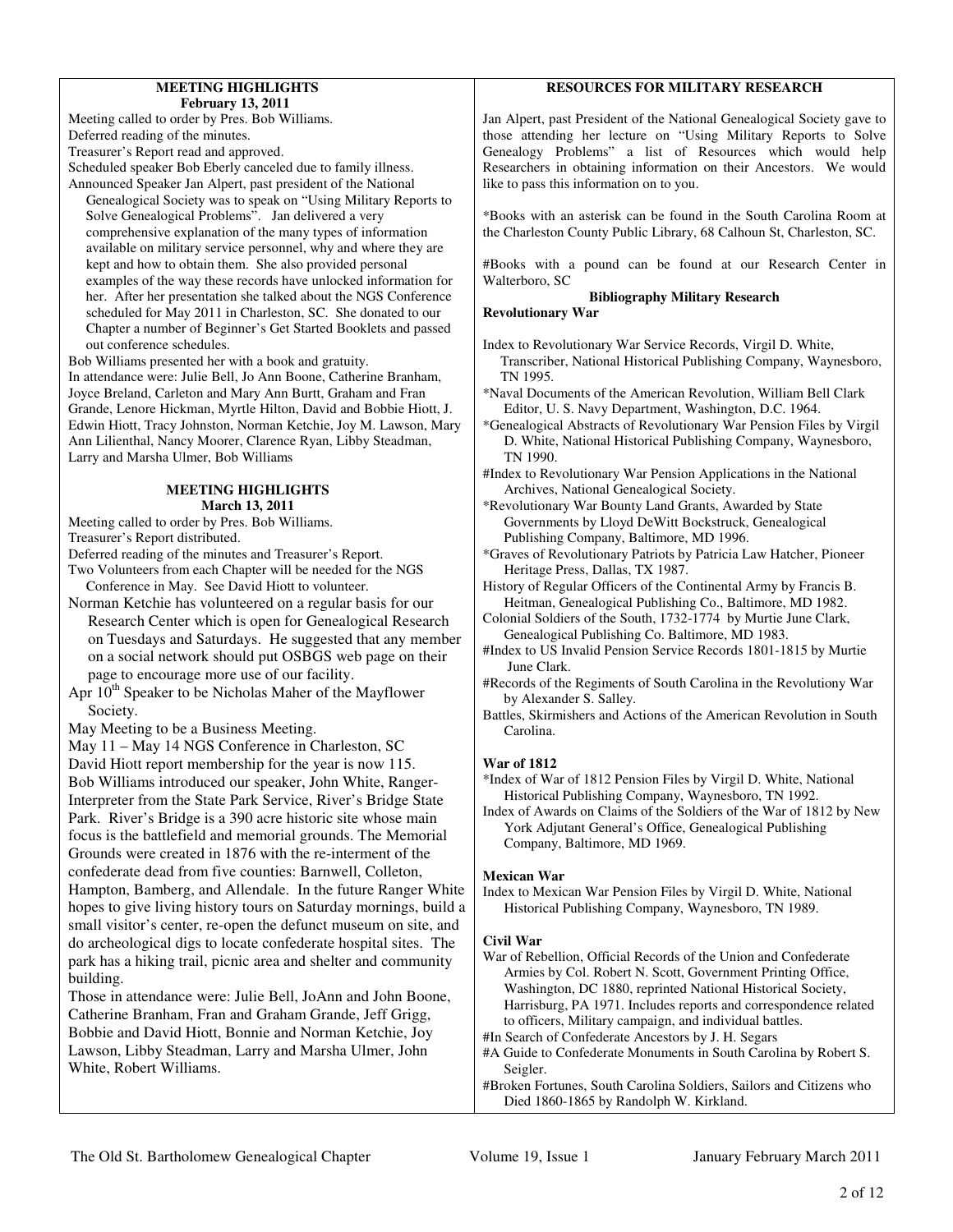### **RESOURCES FOR MILITARY RESEARCH**  Continued

| Civil War |  |
|-----------|--|
|           |  |

#Dark Hours, South Carolina Soldiers, Sailors and Citizens held in Federal Prisons 1861-1865 by Randolph W. Kirkland.

Civil War Prisons & Hospitals by Francis Trevelyn Miller, Castle Books 1957.

#Great Battles of Civil War by John McDonald.

#Sons of Confederate Veterans in South Carolina 1894-2000 by Dennis E. Todd.

### **Websites**

**National Archives:** http://www.archives.gov/genealogy/

- **. Veteran or heirs request info. about 20 Century Serv. SF-180**
- **. Military Service Records NATF 86**
- **. Military Pension or Bounty Land Applications NATF 85**

### http://www.footnote.com

- **. Revolutionary Service Records, Pension Records and Military Unit Records**
- **. Civil War Pension Index**
- **. WWII Missing Air Reports, Pearl Harbor Muster Rolls**
- **. Some things are free so worth taking a look**

### **NEW ACQUISITIONS TO OLD ST. BARTHOLOMEW GENEALOGICAL CHAPTER RESEARCH CENTER**

### **NAME OF ITEM DONOR**

| Reevesville Baptist Church Directory 1985            |                     |
|------------------------------------------------------|---------------------|
| Edited by the Church                                 | Joyce Breland       |
| SC's Mil. Orgs. During the War Between The States    |                     |
| Vol. 2 by R. S. Seigler                              | Robert Williams     |
| SC's Mil. Orgs. During the War Between The States    |                     |
| Vol. 3 by R. S. Seigler                              | Robert Williams     |
| The War Years, Proceedings of the Most Worshipful    |                     |
| Grand Lodge of Ancient Freemasons of SC              |                     |
| 1859 & 1860 Membership List & Abbreviated            |                     |
| 1861-1865.                                           |                     |
| Pioneers of Wiregrass Georgia, Huxford, F. Vol. 1-12 |                     |
| Given by Nita Glover Eason in memory of              |                     |
| Marion Bellinger Glover                              |                     |
| Discovering Genealogical Roots in Swansee Co, FL     |                     |
| By Bennett, H. B.                                    | Susan B. Sloan      |
| Georgia Counties: Their Changing Boundaries          |                     |
| By Bryant, P.                                        | Susan B. Sloan      |
| Huxford Genealogical Society Mag. 7 Vols             |                     |
| $(2004-2010)$ by H. G. S.                            | Susan B. Sloan      |
| Landmarks of the American Revolution                 |                     |
| By Boatner, MM III                                   | Robert Williams     |
| Flying For Her Country (Women Pilots of WWII)        |                     |
| By Strebe, A. G.                                     | Robert Williams     |
| Paths to Your Past, Sayre, P. B. ed. of NGS          | Jan Alpert          |
| NC Genealogical Research by Schweitzer, G. W.        | Norman Ketchie      |
| History of Macon Co, GA (Genealogy) Hayes, L.F.      | <b>Bobbie Hiott</b> |
|                                                      |                     |

# **MONETARY DONATIONS Jan 1, 2011 thru Mar 15, 2011**

### **DONORS**

Jean Batton Helen Brabham Olivia Brissie Richard Cooler Nita Glover Eason Fran and Graham Grande Robert E. and Mary A. Harper Cecille M. Hill Michael Jane Litchfield Clarence and Debbie Ryan Michael F. Warren

### **PARKER FUNERAL HOME RECORDS**

**Drawdy, Amanda Thomas**  b. Feb 1, 1881 Colleton Co, SC d. Nov 16 1956 Colleton County Hospital bur: Live Oak Cemetery, Walterboro, SC Spouse: B. M. Drawdy Father: Phillip J. Thomas b. Hampton Co, SC Mother: Rebecca Corbin b. Hampton Co, SC Son: Thomas H. Drawdy of N. Charleston, SC Dau: Mrs Charlie Bazzle of Walterboro, SC Mrs. Archie H. Connelly of Walterboro, SC Mrs. L. T. Smith of Oakland, CA Mrs. Maude D. Towles of Columbia, SC Mrs. Marion W. Gooding of Jacksonville, FL Mrs. R. G. Thompson of Columbia, SC Mrs. C. L. Kay, Jr of Richmond, VA Bro: J. H. Thomas of Charleston, SC Sis: Mrs. A. C. Drawdy of Camden, SC Mrs. C. L. Duffin of Jacksonville, FL Mrs. H. D. Padgett of Ruffin, SC Mrs. D. E. Goodson of Walterboro, SC 20 Grandchildren 7 Great Grandchildren **Drawdy, William Calhoun**  b. Jun 26 1871 Colleton Co, SC d. Aug 16 1956 Colleton County Hospital bur: Carter's Ford Baptist Occ: Retired Farmer Spouse: Virginia Irene Carter Son: W. L. Drawdy of Walterboro, SC Lonnie Drawdy of Charleston, SC Calhoun Drawdy of Charleston, SC Dau: Mrs. R. A. Lindley of Charleston, SC

 Mrs. Ervin Smith of Charleston, SC Half-Bro: Arnold Simmons of N. Charleston, SC Sis: Mrs. Shell Mallard of Jetburg, SC

Half-Sis: Mrs. Blanch Bowers of Plant City, FL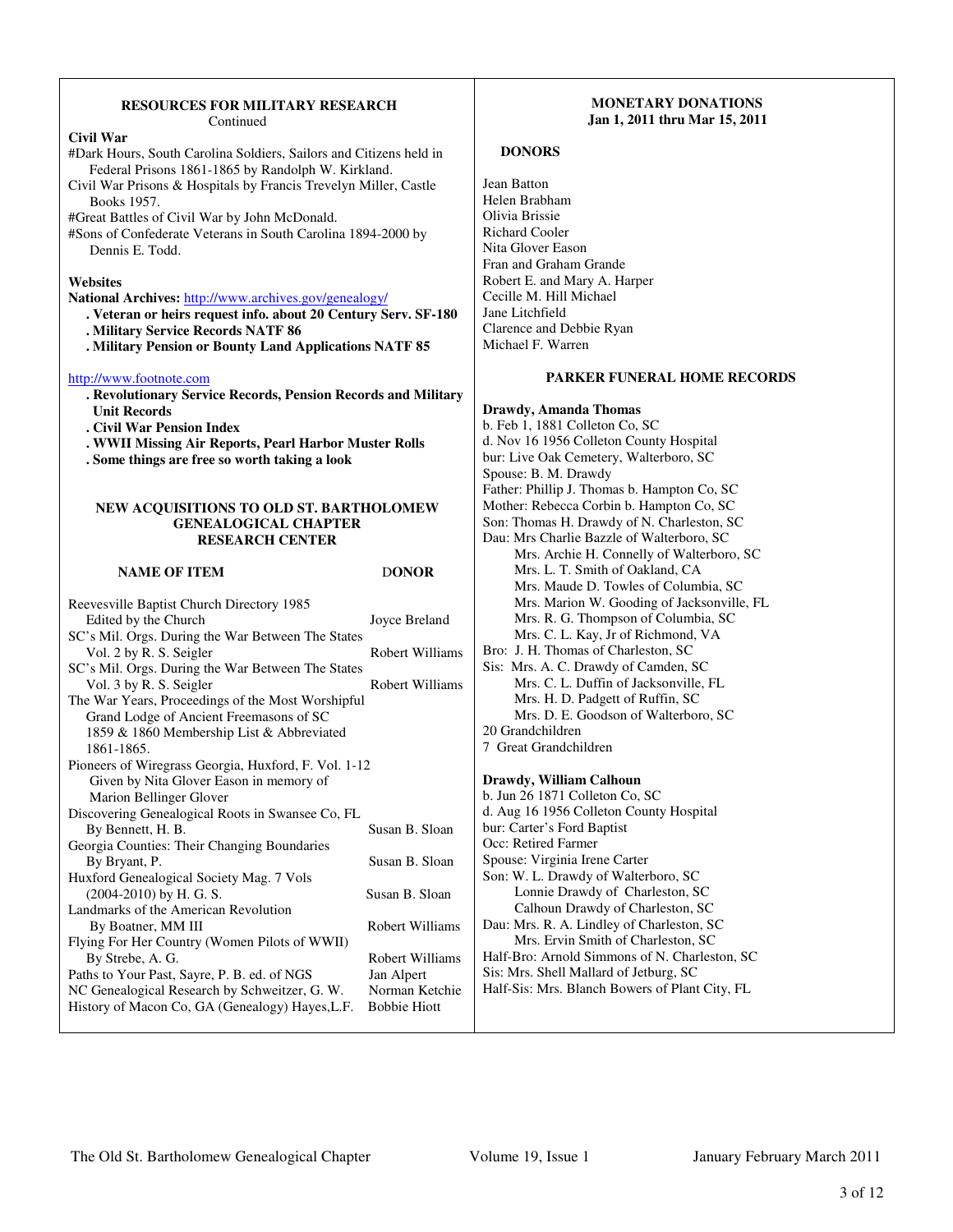### **PARKER FUNERAL HOME RECORDS**

**Continued** 

### **Ferguson, Richard Leon** . **Folk, James Edward**

b. Dec 24 1955 Colleton County Hospital b. Feb 16 1883 Colleton Co, SC d. Apr 10 1956 Colleton County Hospital d. Oct 29 1956 Colleton Co, SC bur: Meeting House Cemetery **bur: Live Oak Cemetery bur:** Live Oak Cemetery Father: Leon C. Ferguson Jr b. Cottageville, SC occ: Retired Plumber Mother: Richie Olivian Poland b. Dorchester, SC Spouse: Mattie Moore Grandparents: Mr & Mrs Leon C. Ferguson Sr Father: Calvin Folk b. Colleton Co, SC Maternal Grandparents: Mr & Mrs Harvey Ackerman Mother: Nancy Lightsey b. Colleton Co, SC Bro: Donald Ray Ferguson 5 yrs Dau: Miss Lurlene Folk of Walterboro, SC Sis: Brenda Ann Ferguson 9 yrs Sis: Mrs. John Fender of Ehrhardt, SC Shirley Jean Ferguson 7 yrs Mrs. Pearl Fender of Ehrhardt, SC

b. Mar 10 1891 Colleton Co, SC d. Nov 3 1956 Colleton Co, SC **Fox, Infant Son** bur: Union Cemetery b. Aug 22 1956 Colleton County Hospital Occ: Farmer d. Aug 22 1956 Colleton County Hospital Spouse: Nettie Ackerman bur: Live Oak Cemetery Father: W. T. Ferguson b. Colleton Co, SC Father: Marion Eugene Fox Mother: Maria Weeks b. Colleton Co, SC Mother: Dorothy Snead Sis: Mrs. Edith (J. H.) Creel of Grover, SC

b. Dec 16 1877 Walterboro, SC bur: Carter's Ford Baptist Cemetery<br>d. Oct 10 1956 Colleton County Hospital Spouse: Z. J. Fralix d. Oct 10 1956 Colleton County Hospital bur: Live Oak Cemetery Father: B. B. Avant b. Colleton Co, SC Occ: Retired Merchant Mother: Julia Jones of Colleton Co, SC Father: C. P. Fishburne b. Walterboro, SC Son: Riddick E. Fralix of Lodge, SC Mother: Euallia Soloman b. SC O'Neal N. Fralix of Lodge, SC Bro: C. L. Fishburne of Walterboro, SC Rufus D. Fralix of Walterboro, SC Sis: Mrs. John R. Jefferson of Charleston, SC Step-Dau: Mrs. Edgar Polk of Lodge, SC

d. Jul 13 1956 Burlington, NC Jim J. Avant of Meggetts, SC Occ: Operator of Drive In Theater Son: Bobby Floyd **Francis, Hattie Colson**  Bro: A. S. Floyd of White Hall, SC b. Mar 5 1871 Colleton Co, SC Rev. H. E. Floyd of Houston, TX bur: Bedons Baptist Cemetery Breland A. Floyd of Dallas, TX Spouse: Charles Edward Francis D. G. Floyd of Mobile, AL Mother: Frances Driggers<br>
Sis: Mrs. D. E. Ingram of Cedartown, GA Son: Eugene P. Francis of

Miss Ollie Folk of Asheville, NC<br>**Ferguson, Thaduous Oren** Material School of Asheville, NC<br>Adopted Bro: J. C. Mole of Fairfax, S Adopted Bro: J. C. Mole of Fairfax, SC

Dau: Mrs. Ollie Mae Dandridge of Round O, SC Grandparents: Mr. and Mrs Cyril Fox of Lodge, SC Bro: Gary D. Ferguson of Bath, SC Mr. and Mrs. Paul Snead of Walterboro, Sc

### 1 Grandson **Fralix, Susan Martha Avant**

 b. May 20 1889 Colleton County, SC **Fishburne, Elliott L.** d. Dec 4 1956 Colleton County, SC Bro: John W. Avant of Islandton, SC **Floyd, Amos F.** Ben Avant of Walterboro, SC b. 1903<br>
D. D. "Bud" Avant of Walterboro, SC b. 1903 D. D. "Bud" Avant of Walterboro, SC bur: Shiloh Baptist Cemetery Sis: Mrs. Berry Roberts of Walterboro, SC Spouse: Elise Bishop Half-Sis: Mrs. Pat Jones of Walterboro, SC

Grady Floyd of Mt. Vernon, AL d. Sep 8 1956 Colleton County Hospital W. C. Floyd of St. Petersburg, FL Father: James J. Colson b. Colleton Co, SC Son: Eugene P. Francis of Charleston, SC Mrs. Edith Stanley of Alabama Witsell K, Francis of Walterboro, SC Dau: Miss Jewell Francis, Miss Pearle Francis, Miss Alma Francis All three from Charleston, SC Mrs. J. M. Bolin of Branchville, SC Mrs. Chelsey McMillan of Lodge, SC Mrs. J. Harold Crosby of Charleston, SC Bro: Franklin Colson of Round O, SC Sis: Mrs. Eliza Craven of Orangeburg, SC Mrs. Richard Bazzle of Round O, SC 11 Grandchildren and 2 Great Grandchildren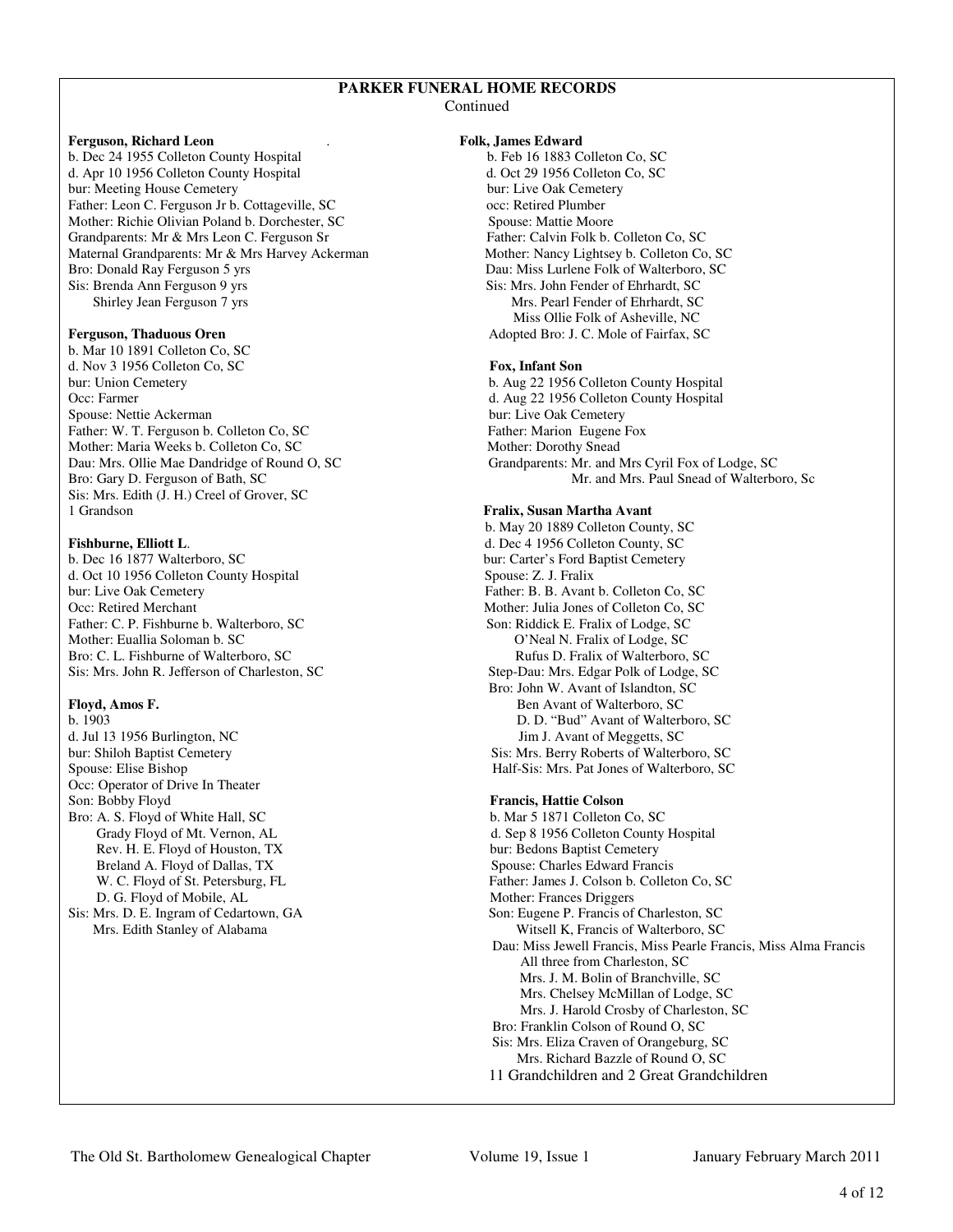# **PARKER FUNERAL HOME RECORDS**

**Franklin, William Tighlman** Fraysee, Louis Augustus b. Nov 28 1956 Richmond, VA b. Jul 31 1849 Colleton Co, SC d. Mar 16 1956 Colleton County Hospital d. Feb 7 1956 Colleton Co, SC d. Mar 16 1956 Colleton County Hospital bur: Union Cemetery bur: Stokes Cemetery, H'ville Occ: Hotel and Restaurant Operator occ: Retired Farmer Spouse: Viola Ruddell Spouse: Mary Elizabeth McTeer<br>Father: L. T. Franklin b. Richmond, VA Father: John Allen Fraysee b. Fr Bro: Philip Franklin of Wilmington, DE Dau: Mrs. R. D. Robinson of Charleston, SC Lloyd E. Franklin of Philadelphia Mrs. J. C. Guess of White Hall, SC Sis: Mrs. Cecil Wright of Richmond, VA Grandsons: R. A. Robinson of Savannah, GA **Godley, Elmer Guy** Louis A. Fraysee III of Denver, CO Father: David S. Godley b. Colleton Co, SC Mrs. John J. King of Alaska Mother: Martha Rentz b. Colleton Co, SC 21 Great Grandchildren Dau: Miss Gladys Godley of Walterboro, SC Mrs. Herbert Whittle of Williston, SC **Goodwin, Connie E.** Mrs. Harold Smith of Walhalla, SC b. Apr 12 1903 Colleton Co, SC Bro: R. K. Godley of Charleston, SC d. Oct 1 1956 Colleton County Hospital J. S. Godley of Walterboro, SC bur: Little Swamp Cemetery E. T. Godley of Islandton, SC Spouse: Grady Goodwin Mrs. Lillie G. Drawdy of Walterboro, SC Mrs. Allie G. Jenness of Charleston, SC Bro: R. M. Goodwin of Ruffin, SC Mrs. Mary Marie Crosby of Charleston, SC John C. Goodwin of Smoaks, SC Mrs. J. S. Rentz of Charleston, SC R. Clyde Goodwin of Smoaks, SC Mrs. Jim Anderson of Cordova, SC J. H. Goodwin of Smoaks, SC 2 Granddaughters Sis: Miss Lois Goodwin of Smoaks, SC

# **Gregorie, Louise Hutson**

b. Aug 10 1887 McPhersonville, SC **Griffin, Jacob Thomas** d. Oct 03 1956 Hampton Co, SC b. May 12 1888 Richmond Co, GA bur: Stoney Creek Cemetery, Beaufort, SC d. Mar 21 1956 Grovetown, GA bur: Stoney Creek Cemetery, Beaufort, SC d. Mar 21 1956 Grove<br>Spouse: Isaac McPherosn Gregorie bur: Grove Town, GA Spouse: Isaac McPherosn Gregorie Father: C. J. C. Hutson b. Beaufort, SC occ: Retired Farmer and Carpenter Mother: Theodora O. Colcock b. Beaufort Spouse: Evvie Cadle Son: J. Hutson Gregorie of Yemassee, SC Father: Thomas Griffin Sis: Miss Theodora C. Hutson of Yemassee, SC Mother: Ann Lever 1 Grandson Dau: Mrs. Walter Hiott of Round O, SC

# Hadnot, John William **Hadnot**, Luke R.

d. Jul 4 1956 Walterboro, SC d. Jul 4 1956 Walterboro, SC

# **Cont'**  Father: John Allen Fraysee b. France Mother: Ms. Fowlkes b. Amelia Co, VA Mother: Catherine Ann Stevens b. Colleton Co, SC Mrs. E. K. Walters of Alexandria, VA W. D. Robinson of Charleston, SC Mrs. Richard Gray of Richmond, VA Louis David Guess of White Hall, SC Jack Guess of Yemassee, SC b. Feb 25 1901 Colleton Co, SC John Watt Frayssee of Highland Springs, VA d. May 2 1956 Colleton County Hospital Granddau: Mrs. Straight Lyle of H'ville, SC Granddau: Mrs. Straight Lyle of H'ville, SC bur: Live Oak Cemetery Mrs. F. M. Harleston of Charleston, SC<br>Occ: Motel Owner Mrs. Isabelle Robinson of Washington, 1 Mrs. Isabelle Robinson of Washington, DC Spouse: Audrey SimmonsMrs. Alec McTeer of Yemassee, SC

Sherman Godley of Hampton, SC Father: John C. Goodwin b. Colleton Co, SC Sis: Mrs. Minnie G. Crosby of Islandton, SC Mother: Charlotte Miley b. Colleton Co, SC Mrs. Ella Polk of Islandton, SC Son: Vernon E. Goodwin of Charleston, SC Son: Vernon E. Goodwin of Charleston, SC<br>Dau: Miss Bernice Goodwin of Cades, SC Mrs. Mary Lois DuBois of Charleston, SC

Stepson: J. M. Cadle of Augusta, GA

b. Oct 9 1952 Greenboro, NC b. Nov 15 1911 Baton Rouge, LA bur: Bonaventure Cemetery bur: Bonaventure Cemetery, Greenwich Sec. Grandparents: Mr. and Mrs. Pryor occ: Pres. Piping and Equipment Co. Spouse: Lea Goelyn Pryor Father: John R. Hadnot b. Louisianna Mother: Bernie Sheppard b. Louisianna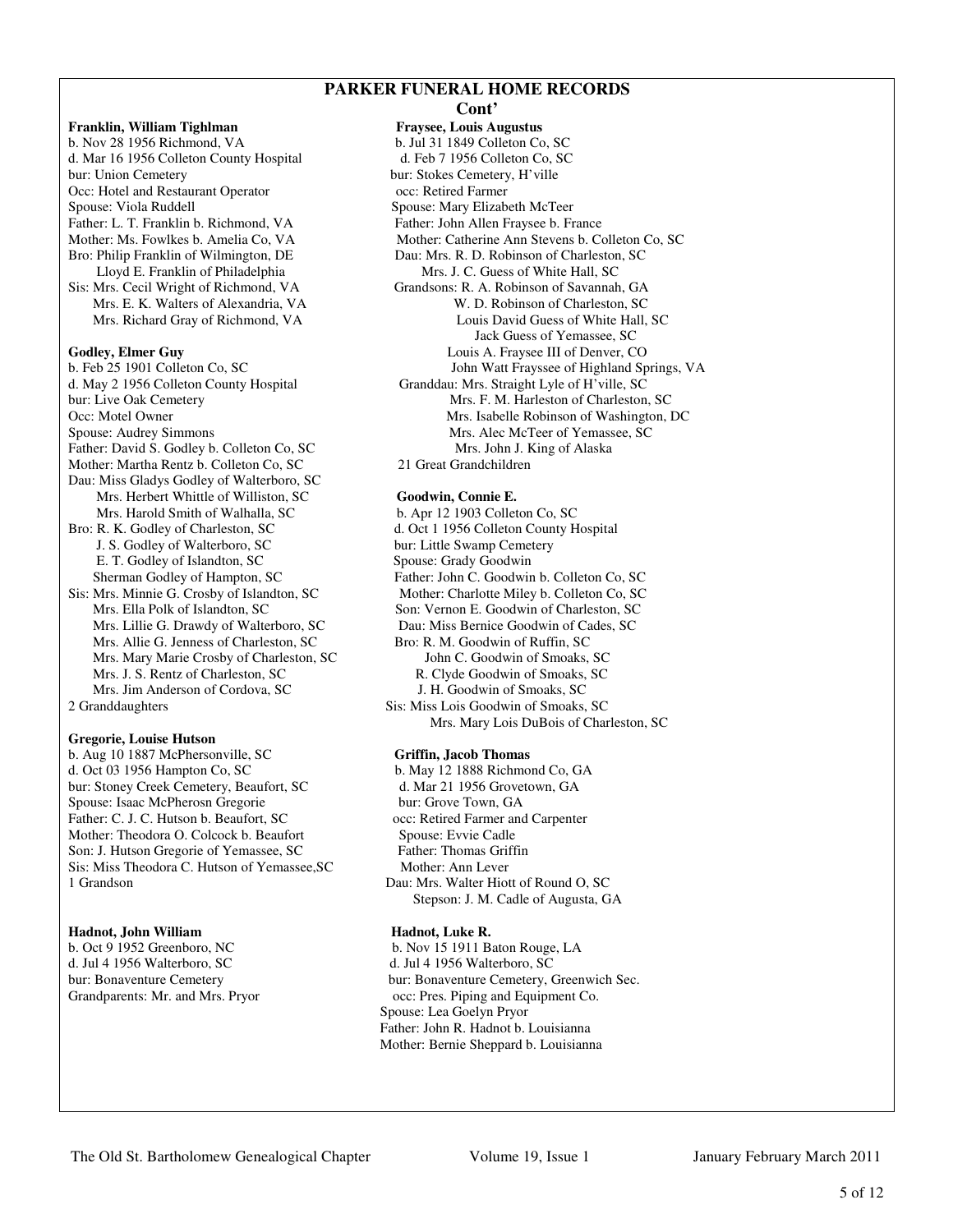### **THE JOHN S. JONES FAMILY Cont'**

- 121. **Clarence Rollins Jones Sr**, born Jun 9 1888 in Colleton Co, SC, died Feb 22 1954 in Colleton Co, SC, buried in Cross Swamp Methodist Church, Islandton, SC, occupation Railroad Conductor and Farmer. He married **Susan "Susie" Black**, Nov 10 1912, born Jan 21 1884 in Allendale, Allendale Co, SC, died Dec 13 1966 in Leisure Nursing Home, Augusta, Ga, buried in Cross Swamp Methodist Church, Islandton, SC. **Susan**: Daughter of Wiley Black.
	- *Children:*<br>361 i. Clarence 361 i. Clarence Rollins Jones Jr, born about 1924 in Ashton, Colleton Co, SC, died Aug 27 1988 in Augusta hospital, Augusta, Ga, died Aug 30 1988 in Westover Cemetery, Augusta, Ga, occupation President and owner Clarence R. Jones Consultants Limited. He married Eunice Polk (daughter of Ernest Henry Polk and Mary Trail).
- 125. **William P. "Sonny" Jones**, born about 1876 in Berrien Co, GA. He married **Fannie E. Lastinger** Jan 15 1903 in Berrien Co, GA, born Oct 04 1882 in Berrien Co, GA (daughter of **Lacy Elias Lastinger** and **Sophronia J. Williams**), died Jul 22 1924 in Adel, GA, buried in Woodlawn Cemetery, Adel, Ga. *Children:*
	- 362 i. Rex W. Jones, born May 05 1904, died Nov 10 1938, buried in Woodlawn Cemetery, Adel, Ga. He married Kathleen Marshall, May 30 1926, born Jan 06 1900, died Jul 21 1971, buried in Woodlawn Cemetery, Adel, Ga.
	- 363 ii. Pat W. Lastinger Jones, born Aug 19 1906, died Dec 03 1959, buried in Woodlawn Cemetery, Adel, Ga.
	- 364 iii. Max Nelson Jones, born Oct 23 1908, died Nov 05 1955, buried in Woodlawn Cemetery, Adel, Ga.
	- 365 iv. W. P. Jones Jr, born Aug 18 1915, died Mar 26 1953 in Chicago, Ill, buried in Woodlawn Cemetery, Adel, Ga.
- 126. **Caroline M. "Carrie" Jones**, born Nov 06 1878 in Berrien Co, GA, died Jan 23 1970 in Cook Co, Ga, buried in Antioch Methodist Church, Cook Co, Ga. She married **James M. Sutton**, born Jun 22 1871, died Oct 19 1943.
	- *Children:*
	- 366 i. Jones Sutton, born May 30 1899, died Nov 01 1900.
- 127. **Quillie Wade Jones**, born Sep 23 1880, died Feb 09 1945 in Cook Co, Ga, buried in Antioch Cemetery, Cook Co, Adel, Ga. He married (1) **Hattie Eudora Castleberry** Aug 26 1900 in Berrien Co, GA, born Dec 06 1884 (daughter of **William Martin Castleberry** and **Margaret Lou Annie Wilkes**), died Jul 28 1921, buried in Antioch Cemetery, Cook Co, Adel, Ga.
	- *Children:*
	- 367 i. Early "Carson" Jones, born Aug 18 1901 in Berrien Co, GA, died Feb 07 1977 in Ocala, Fla, buried in Woodlawn Cemetery, Adel, Ga. He married (1) Thelma Alberta Berryhill Apr 06 1924, born Jul 20 1904, died Nov 13 1951, buried in Woodlawn Cemetery, Adel, Ga. He married (2) Alice Holmes.
	- 368 ii. Ida "Louise" Jones, born Feb 11 1905 in Berrien Co, GA, died Nov 8 1962 in Cook Co, Ga, buried in Antioch Cemetery, Cook Co, Adel, Ga. She married Byron Ulmer Whitehurst Jan 22 1925 in Adel, Cook Co, GA, born Mar 08 1900 in Berrien Co, GA (son of James Martin Whitehurst and Eva Pauline McCranie), died Mar 23 1985, buried in Antioch Cemetery, Cook Co, Adel, Ga.
	- 369 iii. Edith Lamar Jones, born Jan 14 1908 in Berrien Co, GA, died Jan 11 1999. She married (1) Robert Wright, Sep 04 1932, divorced. She married (2) Lawrence "Homer" Bridges Feb 15 1935, born Jun 20 1898, died May 26 1967.
	- 370 iv. George "Foster" Jones, born Feb 02 1910 in Berrien Co, GA, died Oct 08 1981, buried in Woodlawn Cemetery, Adel, Ga. He married Onnie Mae Hayes Dec 07 1935, born Feb 02 1915 in Berrien Co, GA (daughter of Winford Winfield Hayes and Ollie Cowart). Onnie: Married a second time to Austin Griffin.
	- 371 v. Marley Edwin Jones, born Mar 13 1912 in Adel, GA, died Jan 10 1979 in Valdosta, Lowndes Co, Ga, buried in Antioch Cemetery, Cook Co, Adel, Ga. He married Virginia Lee Russell Waters Jun 25 1935 in Madison, Florida, born Jul 18 1919, died Sep 06 1974, buried in Antioch Cemetery, Cook Co, Adel, Ga.
	- 372 vi. Annie Rosa Jones, born Jul 13 1914 in Berrien Co, GA, died Sep 09 2000. She married Calvin "Earl" Ward,Jun 10 1936 in Adel, Cook Co, GA, born Jan 16 1909.
	- 373 vii. Mattie Lou Jones, born Nov 08 1917 in Berrien Co, GA, died Dec 31 2000. She married Arthur Lamar Flowers Sep 23 1934 in Sparks, GA, born May 25 1911, died Nov 14 1996.
	- 374 viii. Carrie Irma Jones, born Jan 25 1919. She married Audria Benton "Bill" Kirby Sep 23 1943 in Jacksonville, Duval Co, Fl, born Oct 03 1907.
	- 375 ix. Willene Jones, born Jul 22 1921, died Jul 25 1921, buried in Antioch Cemetery, Cook Co, Adel, Ga.

 He married (2) **Mary Bennett "Roxie" Moore** Sep 28 1924, born Nov 02 1896 in Wadesboro, NC (daughter of **Walter Knight Moore** and **Wilma Knotts**), died Oct 25 1983 in Nursing Home in Lakeland, Ga.

*Children:*

- 376 x. Mary Evelyn Jones, born Sep 14 1925 in Adel, Cook Co, GA. She married Paul Cherven, Nov 06 1943, born Sep 06 1922 in West Brownsville, Pa.
- 377 xi. Quillie Wade "Q.W." Jones Jr, born Jan 04 1927 in Adel, GA, died Sep 22 1979 in Smith Hospital, Hahira, Lowndes Co, Ga, buried in Woodlawn Cemetery, Adel, Ga. He married Cleola Lurline Crawley Apr 17 1954, born Mar 08 1930.
- 378 xii. Betty Joyce Jones, born Apr 04 1928 in Adel, GA. She married Leon Terrell Coppage, Aug 21 1949 in Methodist Church, Adel, Ga, born Apr 28 1928.
- 379 xiii. Sara Moore Jones, born Sep 12 1935 in Adel, GA. She married John Blaine Fleming, Mar 20 1955 in Methodist Church, Adel, Ga, born Jan 24 1934 in Clintwood, Va (son of Clint Fleming and Ethel Sykes).
- 128. **Hattie V. Jones**, born Nov of 1882 in Berrien Co, GA. She married **Newton Burge** Oct 26 1903. *Children:*<br>380 **i** Charlie B i. Charlie Burge, born about 1905. He married Nadine Katenhead. 381 ii. Clarice Burge, born about 1908. She married J. S. Clements. 129. **John William Jones**, born Mar of 1885 in Berrien Co, GA, died about 1975. He married **Clara Pennington**, Nov 17 1910. *Children:*<br>382 **i** Alice Nel Alice Nell Jones.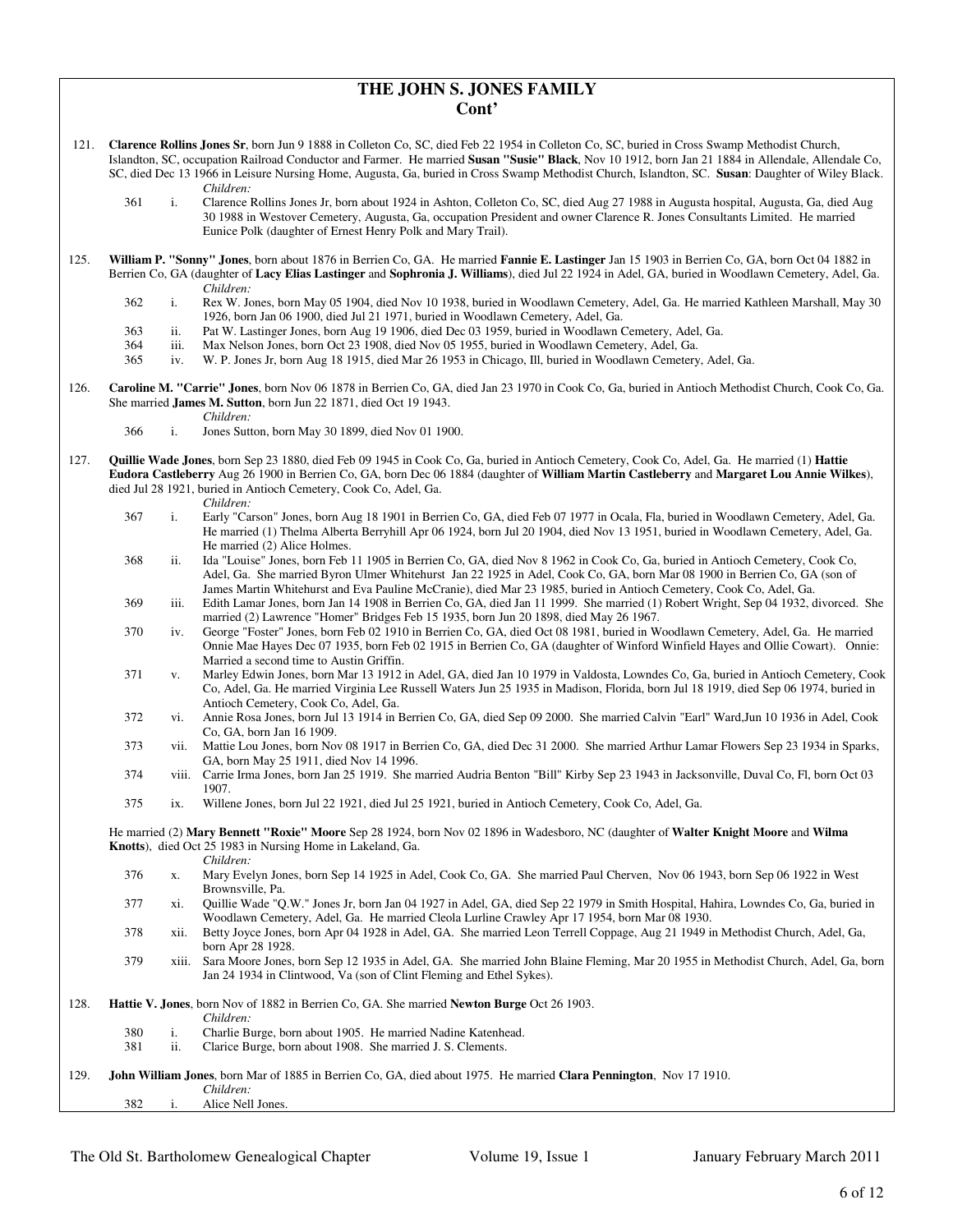|      | 383<br>Audrey Jones.<br>ii.<br>iii.<br>384<br>John William Jones Jr, born Mar 06 1912, died Mar 06 1912.                                                                                                                                                                                                                                                                                                                                                                                                                                                                                                                                                                                                                                                                                    |
|------|---------------------------------------------------------------------------------------------------------------------------------------------------------------------------------------------------------------------------------------------------------------------------------------------------------------------------------------------------------------------------------------------------------------------------------------------------------------------------------------------------------------------------------------------------------------------------------------------------------------------------------------------------------------------------------------------------------------------------------------------------------------------------------------------|
|      |                                                                                                                                                                                                                                                                                                                                                                                                                                                                                                                                                                                                                                                                                                                                                                                             |
| 130. | Mattie Ootsie Jones, born Jul 26 1887, died Apr 02 1955, buried in Woodlawn Cemetery, Adel, Ga. She married J. Henry Wakefield Aug 17 1911 in<br>Berrien Co, GA, born about 1884. J.: Another source has name as J. Henry Wakeford.                                                                                                                                                                                                                                                                                                                                                                                                                                                                                                                                                         |
|      | Children:<br>i.<br>385<br>Elizabeth Wakefield.                                                                                                                                                                                                                                                                                                                                                                                                                                                                                                                                                                                                                                                                                                                                              |
|      |                                                                                                                                                                                                                                                                                                                                                                                                                                                                                                                                                                                                                                                                                                                                                                                             |
| 131. | Beulah Jones, born Nov 26 1889 in Berrien Co, GA, died Apr 15 1964. She married (1) F. Mack Wakeford Feb of 1907, born about 1887, died before<br>1920 Census.                                                                                                                                                                                                                                                                                                                                                                                                                                                                                                                                                                                                                              |
|      | Children:<br>386<br>i.<br>Donald Wakeford, born about 1913 in Georgia.                                                                                                                                                                                                                                                                                                                                                                                                                                                                                                                                                                                                                                                                                                                      |
|      | She married (2) Clarence Council Sapp Feb of 1926.                                                                                                                                                                                                                                                                                                                                                                                                                                                                                                                                                                                                                                                                                                                                          |
|      | Children:<br>387<br>Council Sapp, born about 1923 in Georgia.<br>ii.                                                                                                                                                                                                                                                                                                                                                                                                                                                                                                                                                                                                                                                                                                                        |
| 132. | Caroline "Elizabeth" or "Carrie" Jones, born Oct 17 1912 in Bamberg Co, SC, died Mar 22 1986 in Bamberg Co, SC, buried in South End Cemetery,<br>Bamberg, SC. She married (1) Unknown Wightman.                                                                                                                                                                                                                                                                                                                                                                                                                                                                                                                                                                                             |
|      | Children:<br>388<br>i.<br>Edward Wightman.                                                                                                                                                                                                                                                                                                                                                                                                                                                                                                                                                                                                                                                                                                                                                  |
|      |                                                                                                                                                                                                                                                                                                                                                                                                                                                                                                                                                                                                                                                                                                                                                                                             |
|      | She married (2) William Donald Patrick, born Sep 27 1911 in Bamberg Co, SC (son of William Henry Patrick and Cornelia Gertrude Barton), died<br>Apr 19 2006 in Bamberg County Hospital, Bamberg, SC, buried in South End Cemetery, Bamberg, SC, occupation 33 years Retired from Navy Yard.                                                                                                                                                                                                                                                                                                                                                                                                                                                                                                 |
| 138. | Lucille R. Rizer, born Aug 08 1893, died Sep 07 1937, buried in Mizpah United Methodist, Olar, SC.                                                                                                                                                                                                                                                                                                                                                                                                                                                                                                                                                                                                                                                                                          |
|      | She married Leighton A. Hartzog, born Sep 07 1884 in Govan, SC (son of L. J. Hartzog and Lucretia Odom), died Oct 19 1967, buried in Mizpah<br>United Methodist, Olar, SC, education 1909 Attended Wofford and graduated Valedictorian of Medical University of South Carolina, occupation 57 years                                                                                                                                                                                                                                                                                                                                                                                                                                                                                         |
|      | Doctor, County Health Doctor for Bamberg and Barnwell Counties for 16 years.                                                                                                                                                                                                                                                                                                                                                                                                                                                                                                                                                                                                                                                                                                                |
|      | Children:<br>389<br>i.<br>Corey Rizer Hartzog, born Oct 15 1912, died Oct 15 1912, buried in Mizpah United Methodist, Olar, SC.                                                                                                                                                                                                                                                                                                                                                                                                                                                                                                                                                                                                                                                             |
|      | Franklin Rizer Hartzog, born Mar 15 1914, occupation Senator, died Apr 07 1966, buried in Mizpah United Methodist, Olar, SC.<br>390<br>ii.                                                                                                                                                                                                                                                                                                                                                                                                                                                                                                                                                                                                                                                  |
|      | 391<br>iii.<br>Maxwell B. Hartzog, born about 1919.                                                                                                                                                                                                                                                                                                                                                                                                                                                                                                                                                                                                                                                                                                                                         |
| 139. | <b>Maxwell Earl Rizer Sr</b> , born Jan 30 1897, died Mar 07 1956. He married <b>Janie Brogdon</b> .<br>Children:                                                                                                                                                                                                                                                                                                                                                                                                                                                                                                                                                                                                                                                                           |
|      | 392<br>i.<br>Maxwell "Earl" Rizer Jr, born Mar 04 1925 in Olar, Bamberg Co, SC. He married Mell Elizabeth Kirkland Aug 25 1943 in Allendale,<br>Allendale Co, SC, born Sep 05 1923 (daughter of John Eldon Kirkland and Annie Lou Dickinson).                                                                                                                                                                                                                                                                                                                                                                                                                                                                                                                                               |
| 140. | Zelma Rizer. She married R. "Fair" Goodwin, married 1917, born about 1889 (son of O. P. Goodwin and Beulah Cunningham), died Apr 20 1953 in<br>St Francis Hospital, Charleston, SC, buried in Mizpah Methodist, Olar, SC, occupation Taught School for 20 years, occupation 1943-Retirement Assistant<br>Manager South Carolina National Bank.                                                                                                                                                                                                                                                                                                                                                                                                                                              |
|      | Children:<br>i.<br>393<br>Mary Caroline Goodwin.                                                                                                                                                                                                                                                                                                                                                                                                                                                                                                                                                                                                                                                                                                                                            |
|      | 394<br>ii.<br>Daughter Goodwin, married Sidney McDaniel Jr.                                                                                                                                                                                                                                                                                                                                                                                                                                                                                                                                                                                                                                                                                                                                 |
| 141. | Daisy Rizer, born Feb 22 1900, died May 15 1965, buried in South End Cemetery, Bamberg, SC. She married James Carlisle Kearse Nov 22 1922, born<br>Mar 29 1893 (son of <b>Joseph Josiah Kearse</b> and <b>Mildred Bamberg</b> ), died Mar 14 1973, buried in South End Cemetery, Bamberg, SC<br>Children:                                                                                                                                                                                                                                                                                                                                                                                                                                                                                   |
|      | James Carlisle Kearse Jr, born Apr 17 1924 in Bamberg Co, SC, died Nov 21 1982 in Charleston Hospital, Charleston, SC, buried in<br>395<br>i.<br>South End Cemetery, Bamberg, SC, occupation President and Managing Officer of the Home Federal Savings and Loan, Bamberg, SC,<br>occupation Member of City Council for 20 years, military Navy Veteran of World War II, education Attended University of South<br>Carolina. He married Annie "Caroline" Smoak, born Mar 6 1925 in Bamberg Co, SC (daughter of Julien Jervey Smoak Sr and Annie<br>Caroline McLeod), died May 1 2009 in Regional Medical Center, Orangeburg, SC, buried in South End Cemetery, Bamberg, SC,<br>graduated from Converse College with a major in music.<br>396<br>ii.<br>Jo Ann Kearse married Ralph Kennedy. |
| 142. | Son Rizer married Unknown Kirkland.                                                                                                                                                                                                                                                                                                                                                                                                                                                                                                                                                                                                                                                                                                                                                         |
|      | Children:                                                                                                                                                                                                                                                                                                                                                                                                                                                                                                                                                                                                                                                                                                                                                                                   |
|      | 397<br>i.<br>Son Rizer married Saundra Morrow.                                                                                                                                                                                                                                                                                                                                                                                                                                                                                                                                                                                                                                                                                                                                              |
| 148. | Daisy Jones married Cecil Kistler Smoak, born Oct 20 1916 in Bamberg Co, SC (son of Carey Kistler Smoak and Emma Pearson), died Mar 19 1979<br>in Orangeburg Regional Hospital, Orangeburg, SC, occupation South Carolina State Employee, buried in South End Cemetery, Bamberg, SC.<br>Children:                                                                                                                                                                                                                                                                                                                                                                                                                                                                                           |
|      | 398<br>i.<br>Robert Carey Smoak.                                                                                                                                                                                                                                                                                                                                                                                                                                                                                                                                                                                                                                                                                                                                                            |
| 151. | Minnie Jones, born Aug 24 1878 in Colleton Co, SC, died Feb 20 1968 in Colleton County Hospital, Walterboro, SC, buried in Smoaks Baptist Church,<br>Smoaks, SC. She married Louis Champain Padgett Sr, born Oct 23 1875 in Colleton Co, SC (son of James Benjamin Padgett and Rosa Henrietta<br>Sauls), died Apr 05 1937 in Green Pond, Colleton Co, SC, buried in Smoaks Baptist Church, Smoaks, SC, occupation Postmaster.<br>Children:                                                                                                                                                                                                                                                                                                                                                  |
|      | 399<br>i.<br>Idalia Padgett, born about 1903.                                                                                                                                                                                                                                                                                                                                                                                                                                                                                                                                                                                                                                                                                                                                               |
|      | 400<br>ii.<br>Louis Champlain Padgett Jr, born about 1907.                                                                                                                                                                                                                                                                                                                                                                                                                                                                                                                                                                                                                                                                                                                                  |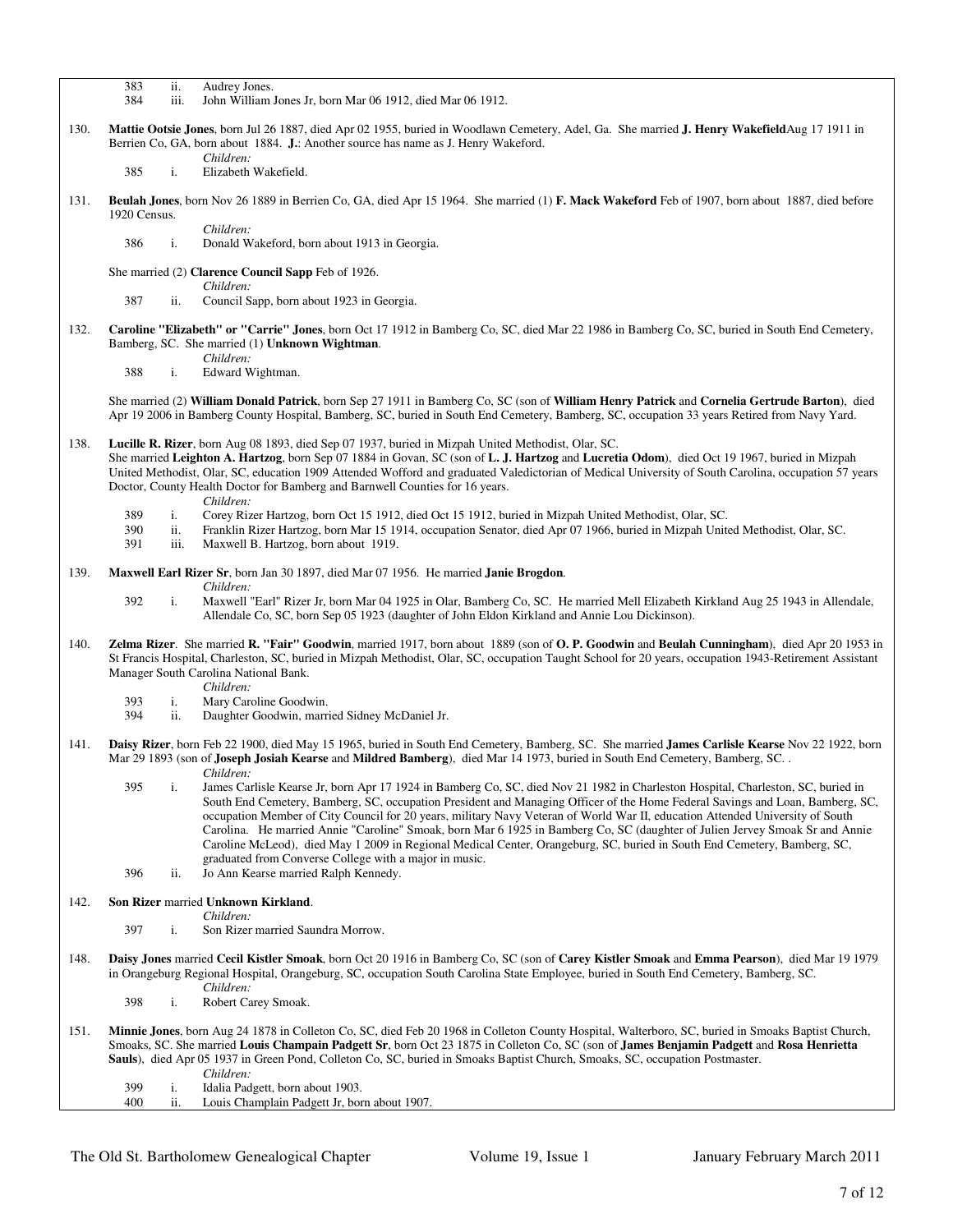- 401 iii. Minnie Jones Padgett, born Jun 03 1911, died Nov 04 1995 in Carrboro, Orange Co, NC, she married Henry Garrett Schaberg Mar 26 1932, born Aug 02 1902, died May 01 1983 in Chapel Hill, Orange Co, NC.
- 402 iv. Florence Padgett, born about 1914.
- 153. **Sarah A. Jones**, born Dec 28 1882 in Colleton Co, SC, died Jan 22 1967 in Richards Nursing Home, Lexington, SC, buried in Smoaks Baptist Church, Smoaks, SC. She married **Lonnie M. Strickland**, born Sep 26 1882 in South Carolina (son of **Henry Franklin Strickland** and **Sabra Ann George**), died May 21 1935 in Colleton Co, SC, buried in Smoaks Baptist Church, Smoaks, SC, occupation Dentist and Farmer. *Children:*
	-
	- 403 i. Murdelle Strickland, born about 1913 in South Carolina.<br>404 ii. Sabra Strickland, born May of 1918. She married Emory ii. Sabra Strickland, born May of 1918. She married Emory E. Rentz, Apr of 1940, born May 26 1905 in Bamberg Co, SC (son of Angus "Kistler" Rentz and Annie Mae Hughes), died Nov 19 1959 in Patterson, Calif, buried in Live Oak Cemetery, Walterboro, SC, occupation Produce Trucker.
	- 405 iii. Marguerite Strickland, born Jan 25 1915, died Oct 29 1994, buried in Live Oak Cemetery, Walterboro, SC. She married Thomas Burney Kinard, born Feb 08 1905, died Nov 20 1963, buried in Live Oak Cemetery, Walterboro, SC.
- 156. **Eugene Walter Jones Sr**, born Nov 26 1889 in Colleton Co, SC, died Aug 15 1978 in Colleton Regional Hospital, Walterboro, SC, buried Aug 17 1078 in Live Oak Cemetery, Walterboro, SC. He married **Eva Murdaugh**, born Jan 12 1901 in Bamberg Co, SC (daughter of **Josiah George Murdaugh** and **Ida Louise Murdaugh**), died Oct 31 1975 in Colleton Regional Hospital, Walterboro, SC, buried in Live Oak Cemetery, Walterboro, SC. *Children:*
	- 406 i. J. Douglas Jones, born Oct 27 1924, died Jan 07 1992, buried in Live Oak Cemetery, Walterboro, SC.
	- 407 ii. Eugene Walter Jones Jr.<br>408 iii. D. Roy Jones.
	- D. Roy Jones.
- 157. **Margaret E. "Maggie" Jones**, born Nov of 1898 in Ashton, Colleton Co, SC, died Aug 20 1965 in Columbia Hospital, Richland Co, SC, buried in Live Oak Cemetery, Walterboro, SC, education Graduated Confederate College of Charleston, SC. She married **Cyril Birchmore Fox Sr** Jun 29 1920, born Jun 17 1897 (son of **Wilson Marshall Fox** and **Eliza Jane Padgett**), died Apr of 1964 in Bamberg, buried in Live Oak Cemetery, Walterboro, SC. *Children:*
	-
	- 409 i. Frances Margaret Fox, born about 1921.<br>410 ii Cyril Birchmore Fox Jr, born Jan 18 192.
	- 410 ii. Cyril Birchmore Fox Jr, born Jan 18 1924. .<br>411 iii. Jesse Marshall Fox. born Nov 12 1925. iii. Jesse Marshall Fox, born Nov 12 1925.
	- 412 iv. M. Eugene Fox, born Jan 04 1930, died Ju 08 2005.
	-
- 158. **Edgar Eugene Jones**, born Nov 20 1879 in Colleton Co, SC, died Aug 17 1965 in Colleton Co, SC, buried in Live Oak Cemetery, Walterboro, SC. He married (1) **Clara F. Rizer** Jan 01 1906, born Jul 08 1884 in Colleton Co, SC (daughter of **Isham Nathaniel Rizer** and **Caroline Harriett Warren**), died Dec 29 1910 in Walterboro, Colleton Co, SC.
	- *Children:*<br>413 i Douglas J
	- i. Douglas J. Jones, born May 11 1908 in Colleton Co, SC.

He married (2) **Arline Trice**, Nov 06 1912, born Oct 14 1885 in North Carolina, died Oct 27 1980 in Colleton Co, SC.

- 159. **Utsey Elizabeth Jones**, born Jan 25 1883 in Colleton Co, SC, died Jun 24 1950 in Walterboro, Colleton Co, SC, buried in Carter's Ford Baptist Church, Lodge, SC. She married **Thomas Jackson Simmons**, born in Denmark, SC.
	- *Children:*<br>414 i. Audrey E 414 i. Audrey Elizabeth Simmons, born May 17 1901 in Bamberg Co, SC, died Feb 9 1957 in Medical College Hospital, Charleston, SC, buried in Live Oak Cemetery, Walterboro, SC, occupation Owner of El Rancho Motel. She married Elmer Guy Godley, born Feb 25 1901 in Colleton County, SC (son of David Seal Godley and Martha Elizabeth Rentz), died May 2 1956 in Colleton County Hospital, Walterboro, SC, buried in Live Oak Cemetery, Walterboro, SC.
	- 415 ii. Robert "Earl" Simmons, born Jul 04 1904 in Colleton Co, SC, died Mar 18 1952 in South Carolina. He married Feddie Ida Moore, died Nov 29 1974 in Walterboro, Colleton County, SC.
	- 416 iii. Rosa Lea Simmons, born Aug 16 1905 in Colleton Co, SC, died Oct 16 1906 in Colleton Co, SC.
	- 417 iv. Leona Simmons, born Jul 30 1908 in Colleton Co, SC, died Sep 01 1909 in Colleton Co, SC.
	- 418 v. Myra Simmons, born Feb 17 1910 in Colleton Co, SC, died Dec 5 1988 in Beaufort Hospital, Beaufort, SC, buried in Evergreen Cemetery, Beaufort, SC. She married Frank Martin, died after 1988.
	- 419 vi. Edward Simmons, born Sep 02 1911 in Colleton Co, SC, died Nov 18 1912 in Colleton Co, SC.
	- 420 vii. Hazel L. Simmons, born Feb 19 1914 in Colleton Co, SC, died Feb 18 1956. She married Broadus Hill.
	- 421 viii. Thomas Jackson (Jack) Simmons, born Dec 08 1915 in Colleton Co, SC. He married Ilah Mae Guthrie, Jul 28 1938.<br>422 ix. Ruth "Virginia" Simmons, born Aug 13 1917 in Colleton Co, SC, died Jan 24 2000. She married Ge
	- ix. Ruth "Virginia" Simmons, born Aug 13 1917 in Colleton Co, SC, died Jan 24 2000. She married George Felder Hiers, born Oct 19 1916 in Lodge, Colleton County, SC, died Mar 25 1990 in Oakwood Health Care Center, Walterboro, SC, buried in Carter's Ford Baptist Church, Lodge, SC.
	- 423 x. James Alison Simmons, born Dec 11 1919 in Colleton Co, SC, died Aug 2 1970 in Colleton County Hospital, Walterboro, SC, buried in Carter's Ford Baptist Church, Lodge, SC, military Veteran of World War II and the Korean conflict, occupation Retired ship inspector at the Charleston Naval Shipyard. He married Mildred Clelia Drawdy, Sep 15 1937, born Sep 1 1919 in Hampton Co, SC (daughter of Madison "Bert" Drawdy Sr and Lillian "Lillie" Godley), died Jun 26 1979 in Roper Hospital, Charleston, SC, buried in Glendale Memorial Cemetery, Walterboro, SC.
- 160. **Adella Melinda "Della" Jones**, born Sep 06 1885, died Aug 16 1912, buried in Carter's Ford Baptist Church, Lodge, SC. She married **Wallace W. Cone**, born Jul 05 1875 in Colleton Co, SC, died Oct 15 1930, buried in Carter's Ford Baptist Church, Lodge, SC. **Wallace**: Married a second time to Mattie Thompson born Aug 29 1873 and died May 15 1943 buried Carter's Ford Baptist Church, Lodge, SC. *Children:*
	- 424 i. Adelle "Della" Cone, born Mar 26 1911, died Dec 06 1984, buried in Mt Pleasant Lutheran Church, Ehrhardt, SC. She married Roy Courtney Sease Oct 27 1927, born Sep 11 1906 (son of Arthur Hubert Sease and Mary "Gertrude" Kinard), died May 17 1980 in Colleton Regional Hospital, Walterboro, SC, buried in Ehrhardt Cemetery, Ehrhardt, SC, occupation Retired farmer, event in Member of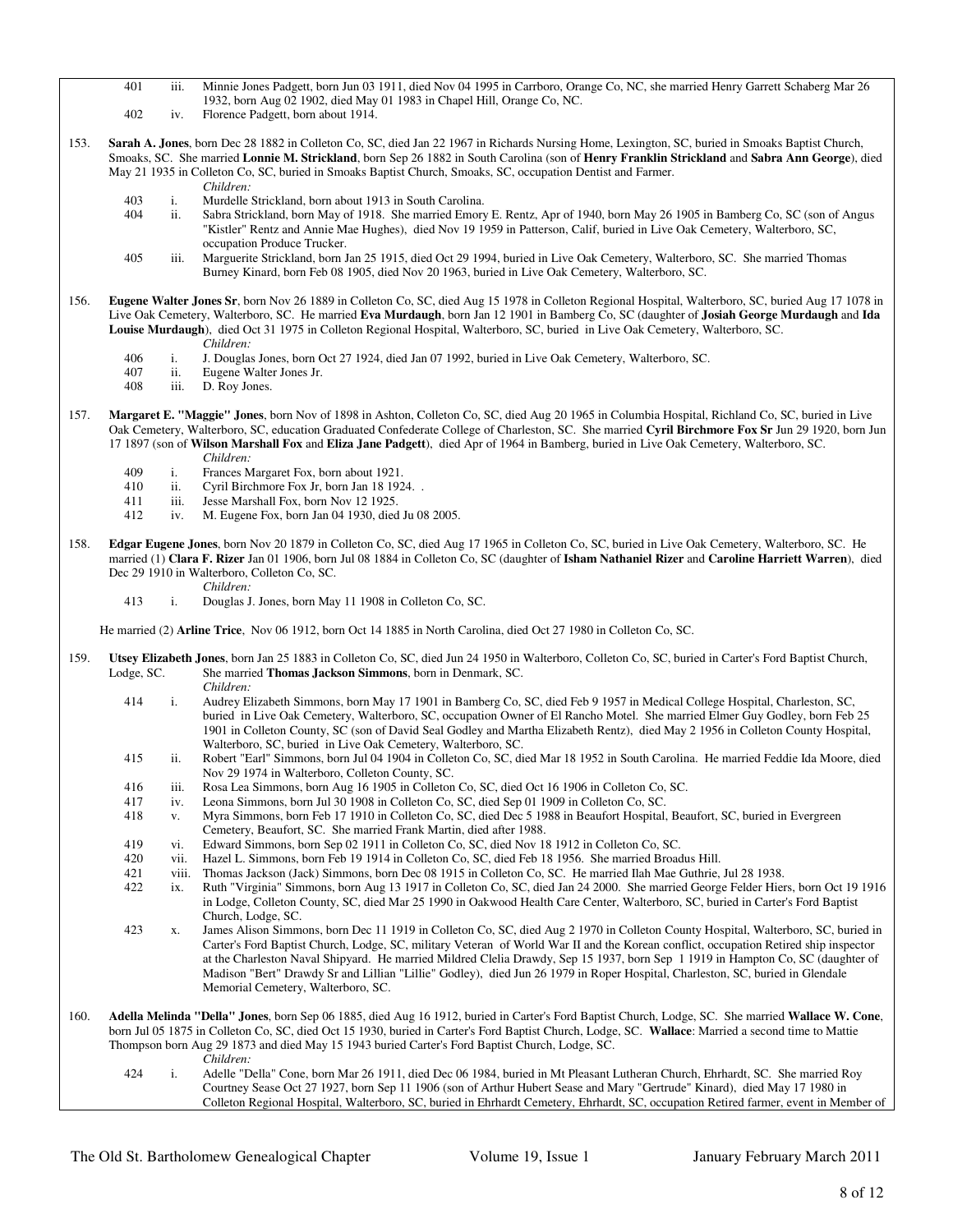### the Equilization and Stabilization Board and the Bamberg and Colleton County Water Shed Co.

161. **Rosa Lea Jones**, born Dec 12 1886 in Lodge, Colleton Co, SC, died Feb 08 1972 in Lodge, Colleton Co, SC, buried in Carter's Ford Baptist Church, Lodge, SC. She married **Pledger Mouzon Johns Sr** Apr 02 1905, born Feb 02 1884 in Colleton Co, SC (son of **Isaac Jasper Johns** and **Rebecca E. Folk**), died Jan 30 1944 in Colleton Co, SC, buried in Carter's Ford Baptist Church, Lodge, SC.

- *Children:*<br>425 i Ruby John i. Ruby Johns, born May 6 1907 in Colleton Co, SC, died May 4 1994 in Colleton Regional Hospital, Walterboro, SC, buried in Carter's Ford Baptist Church, Lodge, SC. She married Jacob Lawrence Carter, Sep 18 1923, born Nov 13 1893 in Colleton Co, SC (son of William Moses Carter and Nancy Julia Hiers), died Nov 27 1975 in Lodge, Colleton Co, SC, buried in Carter's Ford Baptist Church, Lodge, SC, military World War I veteran, occupation Retired farmer.
- 426 ii. Rosine Johns, born Nov 21 1928 in Lodge, Colleton Co, SC, died Oct 12 1986 in St Francis Hospital, Charleston, SC, buried in Carter's Ford Baptist Church, Lodge, SC, occupation Clerk.
- She married Murray Eugene Bishop, born Oct 18 1927.<br>427 iii Harriet "Hattie" Johns, born Dec 22 1908 in Colleton Co iii. Harriet "Hattie" Johns, born Dec 22 1908 in Colleton Co, SC, died Nov 26 2007 in Veteran's Victory House, Walterboro, SC, buried in Carter's Ford Baptist Church, Lodge, SC.
- 428 iv. Isaac "Jasper" Johns, born Apr 10 1912 in Colleton Co, SC, died Aug 05 1969 in Colleton Co, SC, buried in Carter's Ford Baptist Church, Lodge, SC. He married Mary "Elizabeth" Carns, born Sep 07 1907 in South Carolina, died Apr 03 1994 in Colleton Co, SC. 429 v. Rachel Johns, born about 1913 in Colleton Co, SC.
- 430 vi. Michael A. "Mike" Johns, born May 07 1914 in Colleton Co, SC, died Dec 10 1987. He married Catherine Nash, born Apr 17 1916.
- 431 vii. Andell Johns, born Jul 18 1916 in Colleton Co, SC, died Dec 07 1921 in Colleton Co, SC, buried in Carter's Ford Baptist Church, Lodge, SC.
- 432 viii. William F. Johns, born Aug 17 1918, died Nov 09 1919, buried in Carter's Ford Baptist Church, Lodge, SC.
- 433 ix. Charles Wesley "Pete" Johns, born Aug 17 1918.
- 434 x. Pledger Mouzon "PM" Johns Jr, born Sep 22 1920 in Colleton Co, SC, died Dec 22 2006 in Colleton Co, SC, buried in Live Oak Cemetery, Walterboro, SC, military Veteran United States Navy, occupation Retired Electrician E. I. Dupont Savannah River Site, occupation Farmer, education Attended University of South Carolina, occupation United States Navy Yard in Charleston, SC, Pearl Harbor, Hawaii. He married Inez Crosby Benton, Jun 30 1961.
- 435 xi. Robert Johns, born Mar 02 1926, occupation Reverend.
- 436 xii. Eugene Johns, born Mar 02 1926.<br>437 xiii. Martha Johns. She married Carro
- xiii. Martha Johns. She married Carroll Hawn.
- 164. **Harry Phillip Carter**, born about 1898 in Colleton Co, SC, died Jun 24 1943 in Cades, Williamsburg Co, SC, buried in Carter's Ford Baptist Church, Lodge, SC, occupation ACL Section Foreman. He married **Leila Murdaugh**, born May 07 1896 in Colleton County, SC (daughter of **Josiah George Murdaugh** and **Ida Louise Murdaugh**).
	- *Children:*
	- 438 i. J. G. Carter.<br>439 ii Eloise Carter
	- 439 ii. Eloise Carter.<br>440 iii. Jeraldine Cart
	- iii. Jeraldine Carter.
- 167. **Anna "Colleen" Carter**, born Apr 26 1910 in Colleton Co, SC, died Oct 19 1982 in Colleton Regional Hospital, Walterboro, SC, education 1932 Graduated Esdorn Hospital School of Nursing, buried in Greenlawn Memorial Gardens, Walterboro, SC. She married **Elmer Raymond Luense**, born Aug 07 1904 in Greeley, Iowa (son of **John B. Luense** and **Emma C. Kuhlman**), died Feb 12 1982, occupation Retired Watchmaker.
	- *Children:*<br>441 i. John R. L John R. Luense.
- 168. **Lee Johnson Jones**, born Jan 18 1881, died Oct 13 1941, buried in Lodge Methodist Church, Lodge, SC.
	- He married (1) **Jannie Carter**, about 1901, born Aug 14 1884, died Sep 26 1913.

- *Children:* i. Eudora "Edna" Jones, born Aug 20 1902 in Colleton Co, SC, died Jun 03 1961 in Colleton Co, SC, buried in Lodge Methodist Church, Lodge, SC. She married Thomas Beard.
- 443 ii. Lottie Martha Jones, born Jan 10 1905, died Mar 27 1958, buried in Lodge United Methodist Church, Lodge, SC. She married Nathan Albert Bishop Sr,Oct 07 1923, born Nov 06 1901 (son of Charles Hansford Bishop and Lula Virginia Hiers), died Oct 03 1984.
- 444 iii. William W. Jones, born Apr 21 1903 in Colleton Co, SC, died May 28 1958.
- 445 iv. Marie Jones, born Jan 05 1907 in Colleton Co, SC, died May 08 1984, buried in Sunset Memorial Gardens, Langley, SC, occupation Retired Employee of Graniteville Company. She married Homer M. Clark, born about 1910 in Saluda County, SC (son of Haskell Clark and Azilee Jones), died Dec 16 1985, buried in Sunset Memorial Gardens, Langley, SC.
- 446 v. Leroy Phillip Jones, born Apr 19 1908 in Colleton Co, SC, died Jan 19 1972 in Orangeburg Co, SC, buried in Cannan Baptist Church, Cope, SC. He married Annie Antley, born Aug 21 1903 in Colleton Co, SC (daughter of Furman Abraham Antley and Lessie E. Brickle), died Feb 04 1995 in Orangeburg Co, SC, buried in Cannan Baptist Church, Cope, SC.
- 447 vi. Marshall Jones, born Sep 01 1909, died Apr 21 1958 in Whitmire, SC. He married Lillie Belle Palmer Dec 25 1929, born Aug 29 1912, died Dec 2 1970.
- 448 vii. Rachell Jones, born Jun 14 1911 in Colleton Co, SC, died Oct of 1913 in Colleton Co, SC.<br>449 viii Norman Jones, born Oct 19 1912, died Dec 29 1973, buried in Carolina Memorial Gardens
- viii. Norman Jones, born Oct 19 1912, died Dec 29 1973, buried in Carolina Memorial Gardens, North Charleston, SC. He married Rosalee Kinard Sep 30 1939, born May 18 1916 (daughter of George K. Kinard and Carolina Virginia "Carrie" Platts).

He married (2) **Harriett T. Padgett** Jun 07 1914, born Apr 29 1880, died Nov 30 1934, buried in Lodge Methodist Church, Lodge, SC.

*Children:*<br>450 ix Elaine Jor ix. Elaine Jones, born Jul 26 1915 in Colleton Co, SC, died Apr 19 1995. She married Unknown Springs.

He married (3) **Hoytie Frampton** Dec 15 1935. Hoyti**e**: Previously married to Mr. Logan.

169. **William Wesley "Willie" Jones**, born Nov 08 1882 in Colleton Co, SC, died Jul 05 1967 in Rowan Co, Salisbury Township, NC, occupation Practical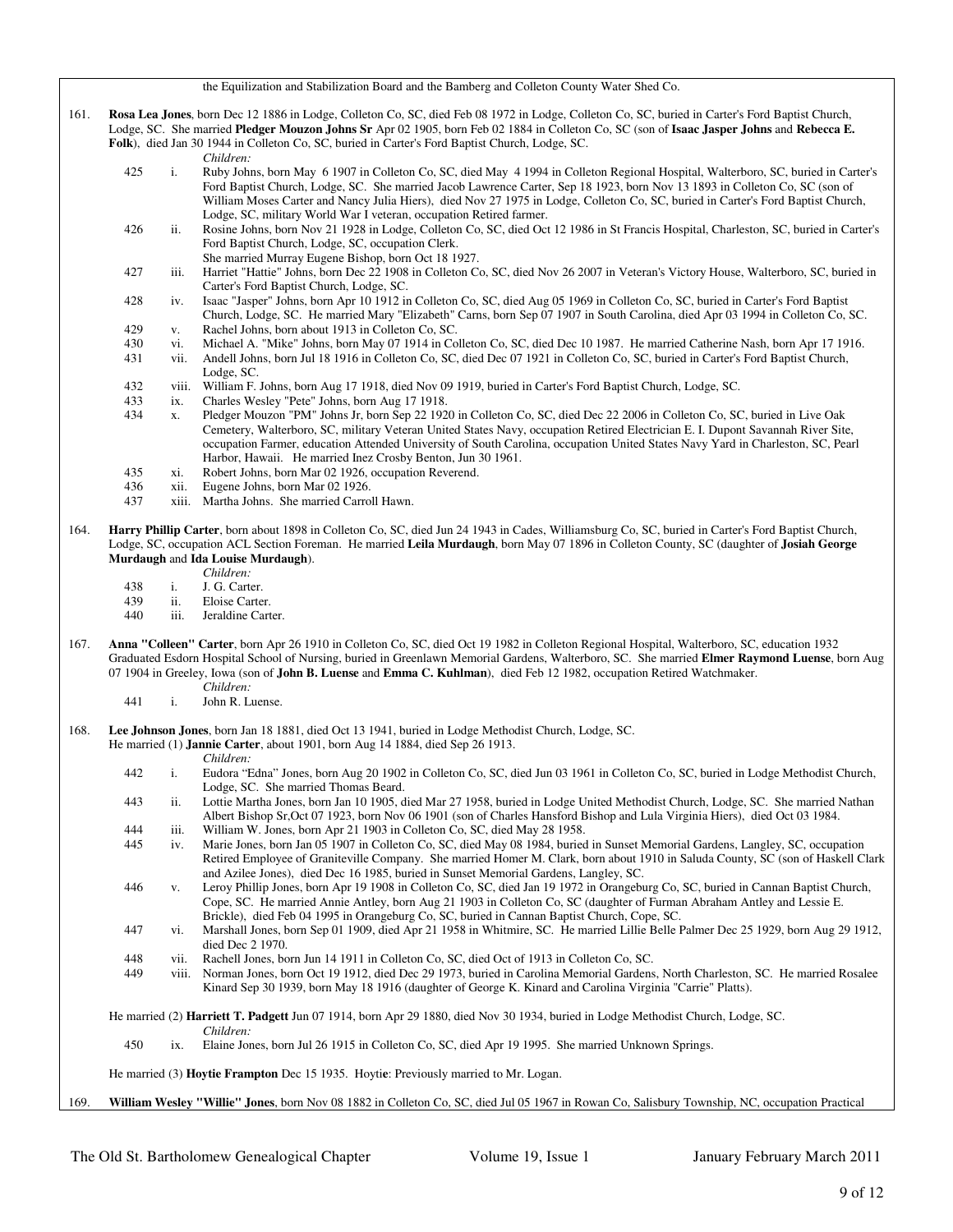Nurse, buried in City Memorial Park, Salisbury, NC. She married **John B. Baston**, born May 24 1883 in Columbia Co, Ga, died Jun 08 1944 in Rowan County, Salisbury Township, NC, occupation Boilermaker, buried in Augusta, Ga. **John**: Son of Mr. and Mrs Charlie and Carrie Baston of Columbia Co, GA.

- *Children:*
- 451 i. Telka Wade Baston, born Apr 12 1907 in Georgia, died Mar 10 1988 in Montgomery Co, NC. She married William "Terry" Whirlow, Jul 16 1927, born Sep 15 1902 in North Carolina, died Dec of 1981 in Rowan County, Salisbury Township, NC.
- 172. **Melinda "Lynn" Jones**, born Oct 15 1895 in Lodge, Colleton Co, SC, died May 07 1984 in Oakwood Health Care Center, Walterboro, SC, buried in Lodge Methodist Church, Lodge, SC. She married **Harvey David Miley** Dec 21 1914 in Lodge, Colleton Co, SC, born Nov 13 1887 in Colleton Co, SC (son of **James David "Little Jim" Miley** and **Laura Susan Carter**), died Aug 16 1951 in Colleton County Hospital, Walterboro, SC, buried Lodge Methodist Church, Lodge, SC, occupation Farmer.
	-
	- *Children:*<br>452 i. Laura Kat Laura Katherine "Laura" Miley, born May 10 1917 in Colleton Co, SC, died Jan 04 1988 in Roper Hospital, Charleston, SC, buried in Greenlawn Memorial Gardens, Walterboro, SC, occupation Retired Account Supervisor Naval Supply Center. She married Carol Ray Roberson Sr Oct 12 1946 in Colleton Co, SC, born Jan 03 1924 in Clarendon Co, SC (son of Ashby Bell Roberson and Martha Jane DuBose), died Oct 31 1970 in Colleton County Hospital, Walterboro, SC, buried in Greenlawn Memorial Gardens, Walterboro, SC, occupation Retired machinist and Game Warden, military Veteran of World War II; serving in the European Theatre.
	- 453 ii. Mary Elizabeth Miley, born Oct 16 1918 in Bamberg Co, SC, died Dec 11 1996 in Oceanside Nursing Home, Savannah, GA. She married (1) Joseph Virgil Ackerman, born Nov 19 1918 in Cottageville, Colleton Co, SC (son of Joseph Oliver Ackerman and Edna Isabelle "Ibbie" Saunders), died Nov 14 1965 in Walterboro, Colleton Co, SC, buried in Greenlawn Memorial Gardens, Walterboro, SC, occupation Managerial Salesman. She married (2) Unknown Schiefen.
	- 454 iii. Margaret Helen Miley, born May 24 1921 in Bamberg Co, SC. She married Russell Edward Carter Sr, born Jan 14 1919 in Lodge, Colleton Co, SC (son of David Melvin Carter and Ellie Russell), died Feb 22 1995 in Charleston, SC, occupation Retired Construction Superintendent, buried in Carolina Memorial Mausoleum, North Charleston, SC, military Navy Veteran of World War II.
	- 455 iv. Essie Gertrude Miley, born Jul 05 1923 in Bamberg Co, SC. She married (1) Hubert D. Reagan Jul 21 1942, divorced. She married (2) John Lewis Bishop Sr Jan 14 1947 in Augusta, Ga, born Aug 14 1917 in Bamberg Co, SC (son of Marvin Bishop and Biddie V. "Biddy" Carter), died Sep 27 2000, occupation Retired Supervisor of the lower District for The State Newspaper.
	- 456 v. Melinda Ethel "Ethel" Miley, born Oct 01 1928 in Lodge, Colleton Co, SC, died Oct 11 1932 in Lodge, Colleton Co, SC, buried in Lodge Methodist Church, Lodge, SC.
	- 457 vi. Juanita Gail Miley, born Jul 24 1934, died Jun 2 1962, buried in Lodge Methodist Church, Lodge, SC. She married Harold Dean Rhoad, born Nov 25 1934 in Bamberg Co, SC (son of Eddie Nathaniel Rhoad and Carrie Bell Barns), died Oct 25 2006 in Aiken Co, SC, buried in Sunset Memorial Gardens, Aiken, SC, military Retired Army National Guard, occupation Retired Lab Technician for E I DuPont and Westinghouse of Savannah, GA, occupation Owner of Rhoad's Used Cars.
- 173. **Blanche Eline Jones**, born Sep 25 1898 in Lodge, Colleton Co, SC, died Jan 13 1990 in Port Royal, SC, buried in Beaufort Memorial Gardens, Beaufort, SC. She married **Claude Newton Sease**, born Sep 031894 in Colleton Co, SC (son of **Frank Perry Sease** and **Mattie Jones**), died Jul 21 1963 in Port Royal, Beaufort County, SC, buried in Beaufort Memorial Gardens, Beaufort, SC, military Veteran of World War I.
	- *Children:*
	- 458 i. Dorothy "Dot" Sease, born Jun 06 1918. She married Marion "Curlee" Bristow Sr Oct 09 1938 in Lodge, Colleton Co, SC, born Apr 02 1911 in Gastonia, NC (son of Marion Charles Bristow and Lucille Curlee), died Sep 20 1984 in Memorial Hospital, Waycross, GA, occupation 1969 Retired as Electrician from Atlantic Coastline Railroad.
	- 459 ii. Helen Sease, born Apr 17 1925 in Lodge, Colleton Co, SC, education Graduated Anderson College. She married William Burney Smith Jun 25 1950, born Jan 31 1927 in Camden, Kershaw County, SC (son of William Bruce Smith and Rosa Masebo).
	- 460 iii. Mary Frances Sease, born Oct 28 1927 in Lodge, Colleton Co, SC, died Feb 12 1999 in Macon, Bibb Co, GA, education Graduated Anderson College, buried in Macon, Bibb Co, GA, She married (1) Winston Earl Martin Jun of 1953 in Charleston County, SC, born about 1923 in Georgetown, SC (son of Doley Vincent Martin and Lora Elizabeth Fenters), died Jun 26 1959 in Kingstree, Williamsburg Co, SC, buried in Rose Hill Baptist Church Cemetery, Hemingway, SC, military 14 years United States Air Force, occupation Mechanic. She married (2) Lester Eugene Crapse in Charleston Co, SC.<br>461 iv Amee Esther Sease horn Sen 19 1931 in Lodge Colleton Co.
	- iv. Amee Esther Sease, born Sep 19 1931 in Lodge, Colleton Co, SC, education Winthrop College, Austin College in Texas, and The Citadel Graduate School. She married Morris Laroscoe McDaniel Jr May 26 1956 in Charleston Co, SC, born Apr 04 1929 in Fort Valley, GA (son of Morris Laroscoe McDaniel Sr and Louise Nowell), event Oct 04 1967 he was shot Down in Vietnam, event in Promoted to Full Colonel, event Apr 28 1978 in Declared dead by President Jimmy Carter.
- 174. **Helen "Armeda" Jones**, born Feb 18 1901 in Lodge, Colleton Co, SC, died Feb 20 1986 in Colleton Regional Hospital, Walterboro, SC, occupation 30 years Teacher and Former owner - operator Nu-Way Dry Cleaners, buried in Live Oak Cemetery, Walterboro, SC, education Confederate College of Charleston, SC. She married **Rasmus Duncan Carter Jr** Jan 28 1923, born Nov 01 1893 in Colleton Co, SC (son of **Rasmus D. Carter Sr** and **Mary Magdeline "Maggie" Strickland**), died Mar 19 1950 in New Roper Hospital, Charleston, SC, buried in Live Oak Cemetery, Walterboro, SC, occupation Operated Nu-Way Cleaners for several years.
	-
	- *Children:*<br>462 i. Donald R i. Donald Rutledge "Rope" Carter, born Oct 25 1924 in Lodge, Colleton Co, SC, died May 15 1960, buried in Live Oak Cemetery, Walterboro, SC. He married Betty Ruth Smoak, born Oct 11 1929 in Walterboro, Colleton Co, SC (daughter of Ivey Andrew Smoak Sr and Tommie Clinkscales Kay).
	- 463 ii. Frieda "Skeet" Carter, born Oct 21 1926, occupation Home Economics Teacher. She married Henry Neyle Black Jun 22 1957, born Aug 16 1928 (son of Thomas Arthur Black and Annie Laurie Thomas), died Oct 06 1967.
	- 464 iii. Robert Alexander "Bob" Carter, born Oct 25 1929 in Lodge, Colleton Co, SC, military Retired Col. United States Air Force, education 1950 Received Business Degree from The Citadel, education Received MBA from George Washington, military Vietnam Veteran, event Retired as Full Colonel in United States Air Force (Jet Pilot), occupation 3 years Executive Vice President of the Vietnam Memorial. He married Wanda Overman Jul 10 1964 in Tampa, Hillsborough County, FL, born May 19 1939 in Plant City, FL (daughter of Ralph Walter Overman and Allie Rebecca Stafford).
- 175. **Mabel Jones**, born Oct 10 1903 in Lodge, Colleton Co, SC, died Oct 28 1988 in Roper Hospital, Charleston, SC, buried in Lodge United Methodist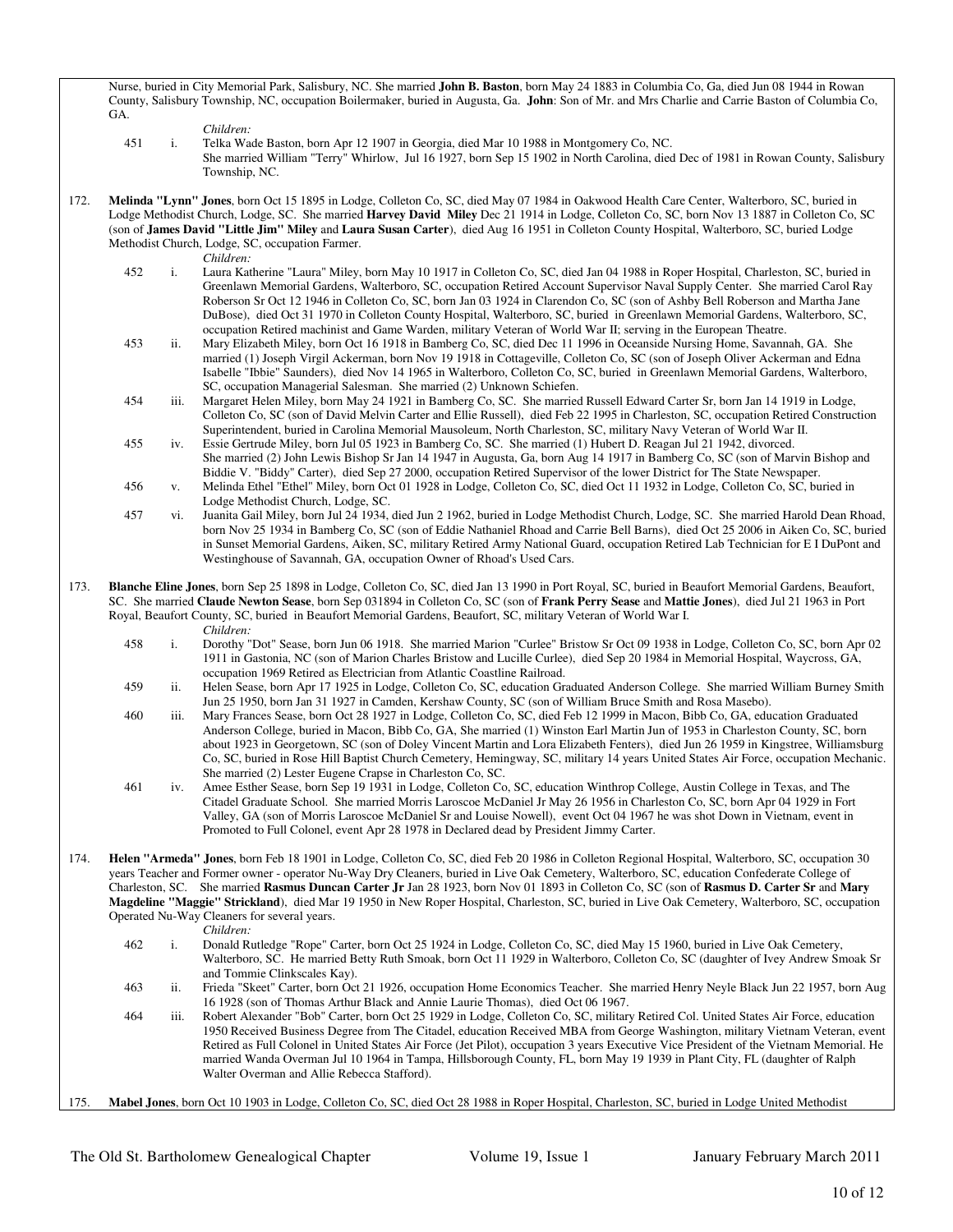Church, Lodge, SC, occupation Retired Post Mistress, education Confederate College, Charleston, SC. She married **Raymond "Wendell" Jordan** Sep 02 1923 in Lodge, SC by Rev. Robert P. Turner, born Jun 26 1902 in Colleton Co, SC (son of **J. Sidney Jordan** and **Lucia Ritter**), died Oct 18 1968 in Providence Hospital, Columbia, SC, buried in Lodge United Methodist Church, Lodge, SC, occupation Postmaster. *Children:*

- 465 i. Miriam Jordan, born Jun 13 1926 in Lodge, Colleton Co, SC. She married Thomas Morgan DavisJun 04 1949 in Lodge Methodist Church, Lodge, SC, divorced 1965, born Sep 13 1921 in Manning, Clarendon County, SC (son of Eugene Lenoir Davis and Dodye Hinnant), died Feb 03 1986 in Manning, Clarendon Co, SC, occupation Security Officer for Albany Felt Co., military Air Force Veteran of World War II.
- 466 ii. Russell Allison Jordan, born Apr 10 1932 in Lodge, Colleton Co, SC. He married Charlotte "Teny" Crosby Jun 08 1955 in Citadel Chapel, Charleston, SC (daughter of Clifton Oliver Crosby and Wife's Name Unknown).
- 176. **Grace Jones**, born Oct 16 1906 in Lodge, Colleton Co, SC, died Mar 07 1952 in Columbia, Richland County, SC, buried in Greenlawn Memorial Park, Columbia, SC, education 1928 Graduated Newberry College, occupation Teacher. She married **Benjamin Aldred "Bennie" Hall** Dec 30 1931, born Mar 17 1903 in Orangeburg, SC (son of **Shelly Benjamin Hall** and **Mattie Hoeger**), died Aug 08 1970, buried in Zion Lutheran Church, Lexington, SC. **Benjamin**: Married a second time after the death of Grace Jones Hall. *Children:*
	- 467 i. Grace LuRene "Rene" Hall, (adopted) born Sep 14 1934 in Charleston Co, SC. She married Charles Eugene Jolly Jr Aug 07 1954 in Columbia, Richland County, SC, born May 13 1930 in Alpharetta, GA (son of Charles Eugene Jolly Sr and Ruth Pierson).
- 177. **Walter "Herbert" Jones**, born Jan 30 1909 in Lodge, Colleton Co, SC, died Jan 02 1999 in Columbia, Richland Co, SC, education Attened Wofford College and University of South Carolina., occupation Retired from Central Chevrolet. He married **Elizabeth Belk "Lib" McElheney** Jul 01 1940 in First Baptist Church, born Jan 08 1911 in Kershaw County, SC (daughter of **Austin Raymond McElHaney** and **Alma Twitty Beattie**), education Graduated 1931 Winthrop College with BA in English and Masters in Education, died May 19 1997 in Columbia, Richland County, SC, occupation Retired Teacher after 31 years, buried in Greenlawn Cemetery, Columbia, SC.
	- *Children:*
	- i. Elizabeth McElhaney "Beth" Jones, born Oct 23 1941 in Columbia, Richland Co, SC. She married (1) Guy Maurice Meares Jr Aug 17 1963 in Columbia, Richland Co, SC, born Feb 27 1941 in Columbia, Richland Co, SC (son of Guy Maurice Meares Sr and Roberta Jordan), died Jan 30 2010, occupation Medical Doctor, education 1966 Received degree from University of South Carolina School of Medicine. She married (2) Unknown Sheron.
	- 469 ii. Rosemary Jones, born Sep 28 1947 in Columbia, Richland Co, SC, education Jun 1969 Graduated Brenau College. She married Forrest DeFate Sanders Jr Oct 26 1973 in Columbia, Richland Co, SC (son of Forrest DeFate Sanders Sr and Estelle McGill).

# PLEASE MARK YOUR CALENDAR

NATIONAL GENEALOGICAL SOCIETY 2011 FAMILY HISTORY CONFERENCE Charleston, South Carolina Where the Past is Still Present May 11 – 14, 2011

Excitement is already building for the National Genealogical Society 2011 Family History Conference which will be held May 11 – 14 2011 at the Embassy Suites Airport Convention Center, North Charleston, South Carolina. The conference will feature more than 150 lectures by nationally known speakers, over 100 exhibitors, and opportunities for research in and around Charleston, South Carolina. This could be a great opportunity for you to improve your family history and research skills.

Registration Brochures are available online at http://www.ngsgenealogy.org.